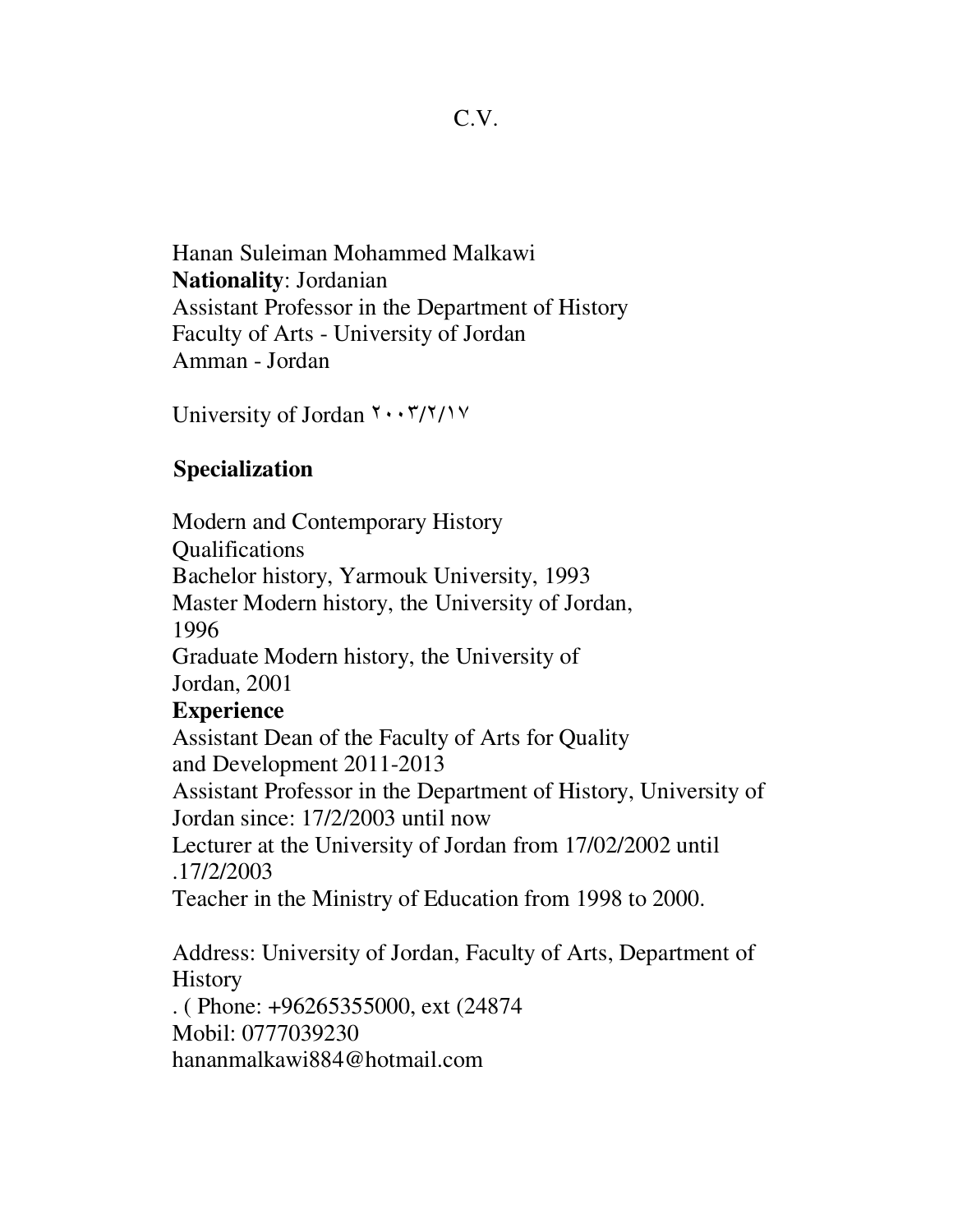### : **Books**

Jordan's history and civilization , written by Dr. Hanan - . Malkawi, Dr. Nofan a soiree and by Dr. Ibrahim Shraa, 2005 Relations between princes Idrisid in Asir and the supervision of Mecca 1908-1925 , publications committee Jordan 's history , series of research and specialized studies , 1997

Civilian Oman 1921-1947 , historical study , versions of the - Supreme National Committee for the Amman Declaration Capital of Arab Culture 2002

#### **Research**

Cabinet in the Emirate of Transjordan - Foundation Stage 1921- 1929 AD, Historical Studies, University of Jordan, vol 34, p 3, . October 2007, published research

Excerpts from the relations between Sharif Hussein Bin Ali in the Hijaz and Imam Yahya Hamid al-Din in Yemen 1908-1925 , Muta Journal of Research and Studies, University of Muta , vol . 25 , p 6 , 2010 , published research

Spotlight on the march Ali Reza stapes in the Emirate of Transjordan 10/3/1922-128/1/1923 and 3/5/1924-23/6/1926 Muta Journal of Research and Studies, University of Muta , vol . 22 , p 5 , 2007 , research published

Abdul Aziz Al Saud and Idrisid in Tihama Asir 1339-1353 the AH / 1920-1934 , Journal of Historical Studies , University of Jordan , research accepted for publication , vol 38 , p 1 , . February 2011

Marriage - socio - historical study in the Omani society by analyzing records of marriage contracts Shari'a Court of Oman 1921-1946 , Journal of Historical Studies , University of

. Damascus , research accepted for publication

Jordanian governments during the constitutional period 1929-

1939 , Journal of Historical Studies , University of Damascus , . research accepted for publication

Relations between Imam Yahya Hamid al-Din Imam of Yemen and princes Idrisid in Tihama Asir 1910-1925 , Journal of Historical Studies , University of Damascus , research accepted . for publication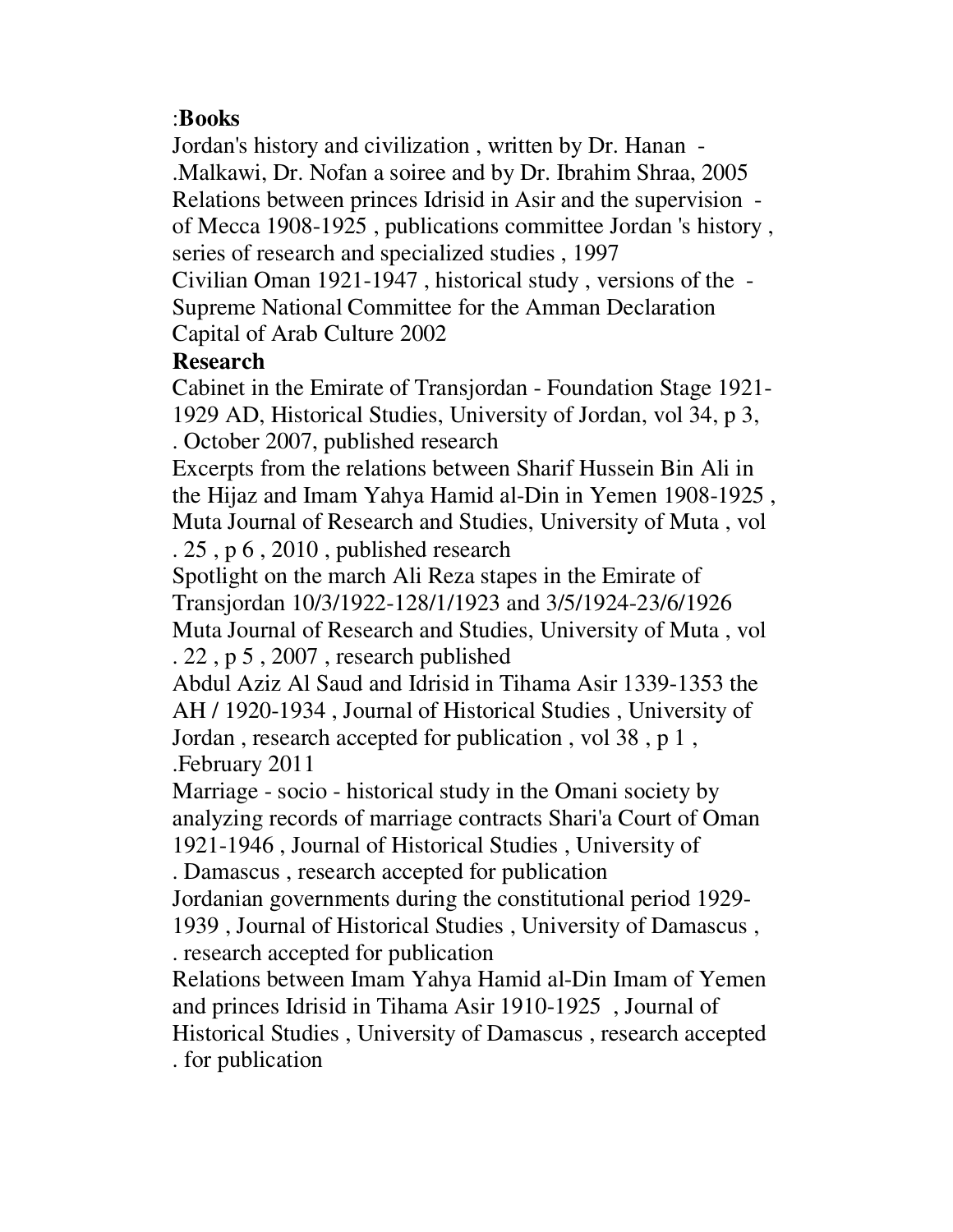The impact of agricultural weather conditions in the Emirate of Transjordan on the economic life , study the reports of the League of Nations 1929-1939 , joint research , publication, Journal of Research , Vol 7, No. 1, which will be released in . December 2012 Supervision of Mecca relationship Hail rulers 1795-1906 , joint research , accepted for publication , the Journal of Historical . Studies , University of Damascus The phenomenon of divorce in Amman study causes and types of court records through legitimate , Oman 1931-1946 , joint research , publication , Jordan Journal of History and . Archaeology, University of Jordan Agriculture in the Levant through the book forever elite in the wonders of land and sea for the sheikh Knoll Damascus , the Ninth International Conference of the history of the Levant Committee , to the Commission on the date of the Levant , the . University of Jordan , Amman, 2012 Jordanian - Lebanese relations 1921-1946 , joint research ,

Journal of Historical Studies , University of Jordan , research accepted for publication

## **Committees**

.

A member of the Plan Committee for the Faculty of Arts 2012- - . 2013 Member of the Cultural Committee of the Faculty of Arts - . 2012-2013 Chairman of the quality and development of the Faculty of - Arts 2011-2013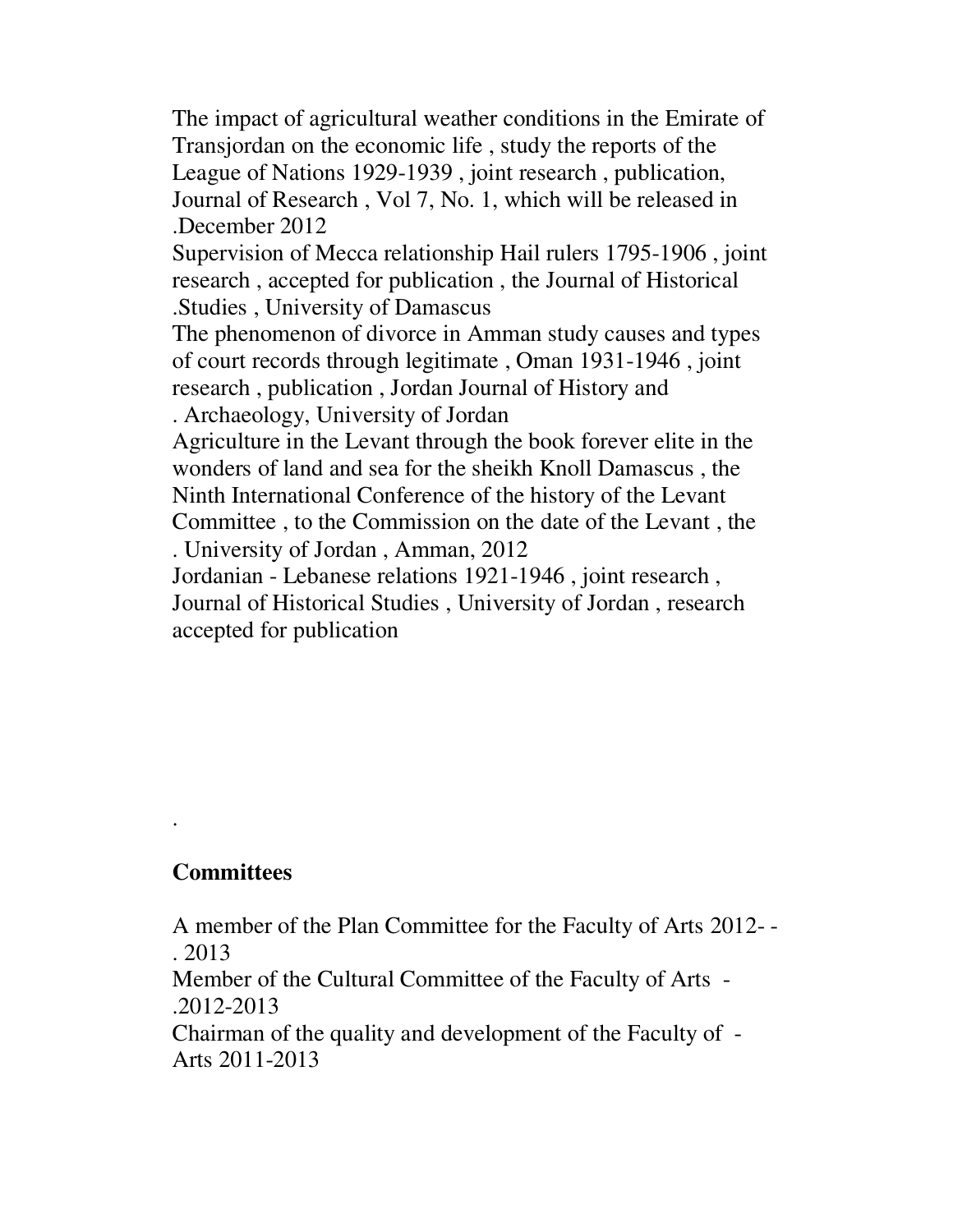A member of the Supreme Committee for Elections Jordan - University Student Union 2012-2013

A member of the Committee for the Development College site - . in both Arabic and English 2012-2013

A member of the Commission of Inquiry into the issues of - . students in the Faculty of Arts on 2012-2013

A member of the Cultural Committee of the Department of - History, 2003-2013

A member of the committee instruct students of the -

. Department of History 2003-2013

. A member of the audit committee marks 2003-2013 -

A member of the College Board for a period of two (2008- - ( 2009

Secretary of the Department of History, University of Jordan - ( since ( 2008-2009

Chairman of the Social Committee in the Department of -

( History , University of Jordan (2008-2009

Participate in all lectures, seminars and conferences that are held in Rehab University of Jordan

. Discussion of many of the Masters and PhD -

Evaluating a number of scientific research on the -

contemporary modern history of some scientific journals inside and outside Jordan, especially Journal of Historical Studies ,

. University of Jordan, Mutah Journal for Research and Studies

Evaluating a number of theses for publication by Al al-Bayt -

Foundation , the Royal Academy for Islamic Civilization . Research

# **Taught courses**

 ( Jordan and Palestine ( University Requirement ( Human civilization ( University Requirement . ( Islamic civilization ( University Requirement ( Jordan's history and civilization ( University Requirement Introduction to the study of history the history of Europe in the Middle Ages ( the Ottoman Empire ( origination and institutions